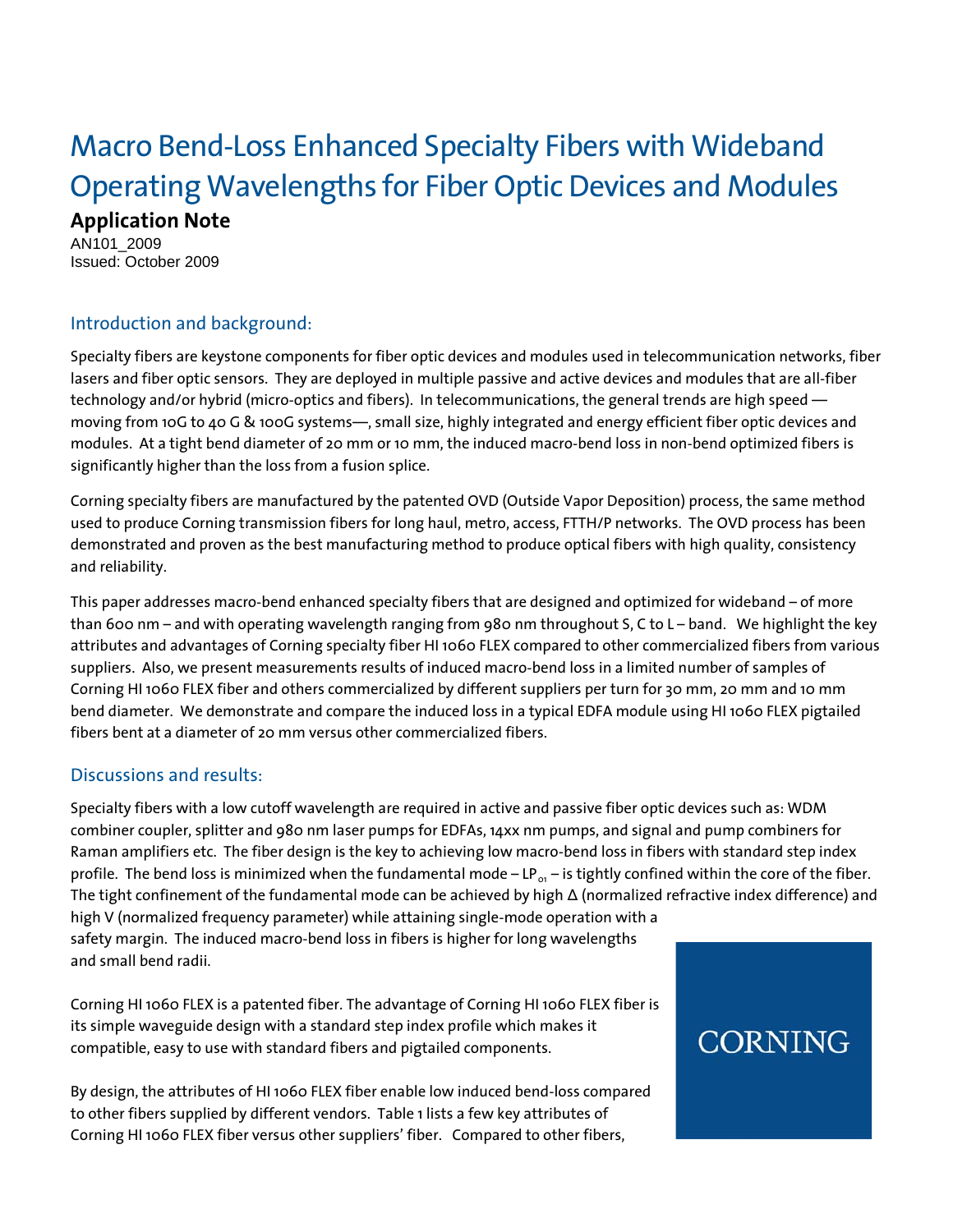HI 1060 FLEX fiber has a lower cutoff wavelength, 53% higher Δ compared to fiber A from supplier x and 25% higher NA compared to both fiber A & B. A fiber with high NA can additionally contribute to improved performance by increasing the coupling efficiency from laser sources to fiber and from fiber to planar waveguides. Also, the MFD of HI 1060 FLEX fiber at the operating wavelength of 980 nm and 1550 nm is smaller than fiber A & B. The MFD of HI 1060 FLEX fiber is smaller than standard transmission fibers – such as SMF-28e® – and could induce splice loss due to MFD mismatch. But, with an optimized splicing process; the splice loss between HI 1060 fiber and standard transmission fibers can be minimized. A typical splice loss of about 0.07 dB between HI 1060 FLEX and SMF-28e® can be achieved easily. The typical splice loss of HI 1060 FLEX to erbium doped fibers is as low as 0.03 dB. Corning HI 1060 FLEX fibers have been successfully designed and used in high grade and all-fiber couplers such as: WDM signal / 980 nm pump combiner, tap couplers, power divider / splitter. In the experimental section, we will further discuss and compare the induced loss due to fusion splice versus bend.

| Corning HI 1060 FLEX                | Fiber A from supplier $x$                                         | Fiber B from supplier $y$         |  |
|-------------------------------------|-------------------------------------------------------------------|-----------------------------------|--|
| $\lambda$ c = (930 ± 40) nm         | ∣ λ ≤ 960 nm                                                      | $\lambda c = 930$ nm <sup>*</sup> |  |
| $\Delta$ = 1% (typical)             | $\Delta$ = 0.65%                                                  |                                   |  |
| INA = 0.2                           | NA =0.16                                                          | l NA = 0.16                       |  |
| $ $ MFD @ 980 nm = $(4 \pm 0.3)$ µm | MFD @ 980 nm = (5 ± 0.3) µm                                       | MFD @ 980 nm = $(4.9 \pm 0.3)$ µm |  |
| @ 1550 nm = $(6.3 \pm 0.3)$ µm      | @ 1550 nm = $(7.7 \pm 0.3)$ µm<br>@ 1550 nm = $(7.5 \pm 0.75)$ µm |                                   |  |

Table 1 Key attributes for Corning HI 1060 FLEX bend insensitive fiber and other fibers

\* Secondary cutoff wavelength

#### Experimental results:

Samples of Corning HI 1060 FLEX fiber and fiber A from another supplier have been evaluated and measured under the same setup and test conditions. The measurement setup includes a tunable laser source covering the wavelength range of 800 nm to 1700 nm, fibers under test, various mandrels with a diameter of 10 mm, 20 mm and 30 mm diameter, and an optical power meter. The measurement results are presented in Figure 1, 2 and 3.

Figure 1 illustrates the induced macro-bend loss/turn versus wavelength when tested fibers are subjected to a bend diameter of 30 mm. At a bend diameter of 30 mm, HI 1060 FLEX has very low induced bend over the pump and signal wavelength throughout the C to L band; however, bend loss of fiber A starts increasing in the L – band and at 1625 nm it is 0.14 dB/turn higher than FLEX fiber. At a bend diameter of 20 mm, the induced bend loss of fiber A begins to increase in the C – Band and at 1550 nm it is about 0.19 dB/turn higher than HI 1060 FLEX fiber (Figure 2). At a bend diameter of 10 mm, the induced bend loss of fiber A commences to become significant in the E – band and at 1460 nm it is 1.28 dB / turn higher than HI 1060 FLEX (Figure 3).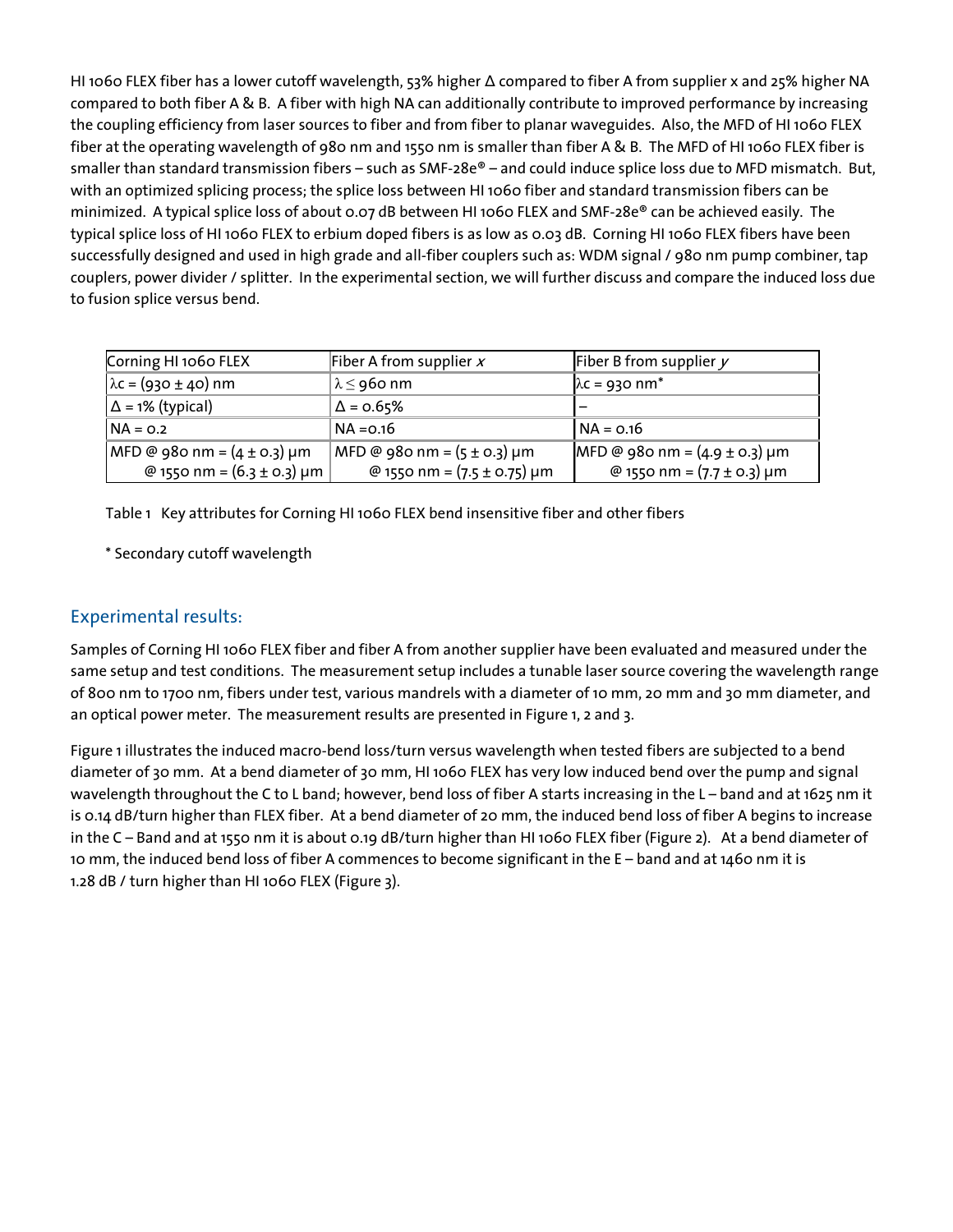

Figure 1 Induced macro-bend loss / turn versus wavelength for HI 1060 FLEX and fiber A from another supplier under 30 mm bend diameter



Figure 2 Induced macro-bend loss / turn versus wavelength for HI 1060 FLEX and fiber A from another supplier under 20 mm bend diameter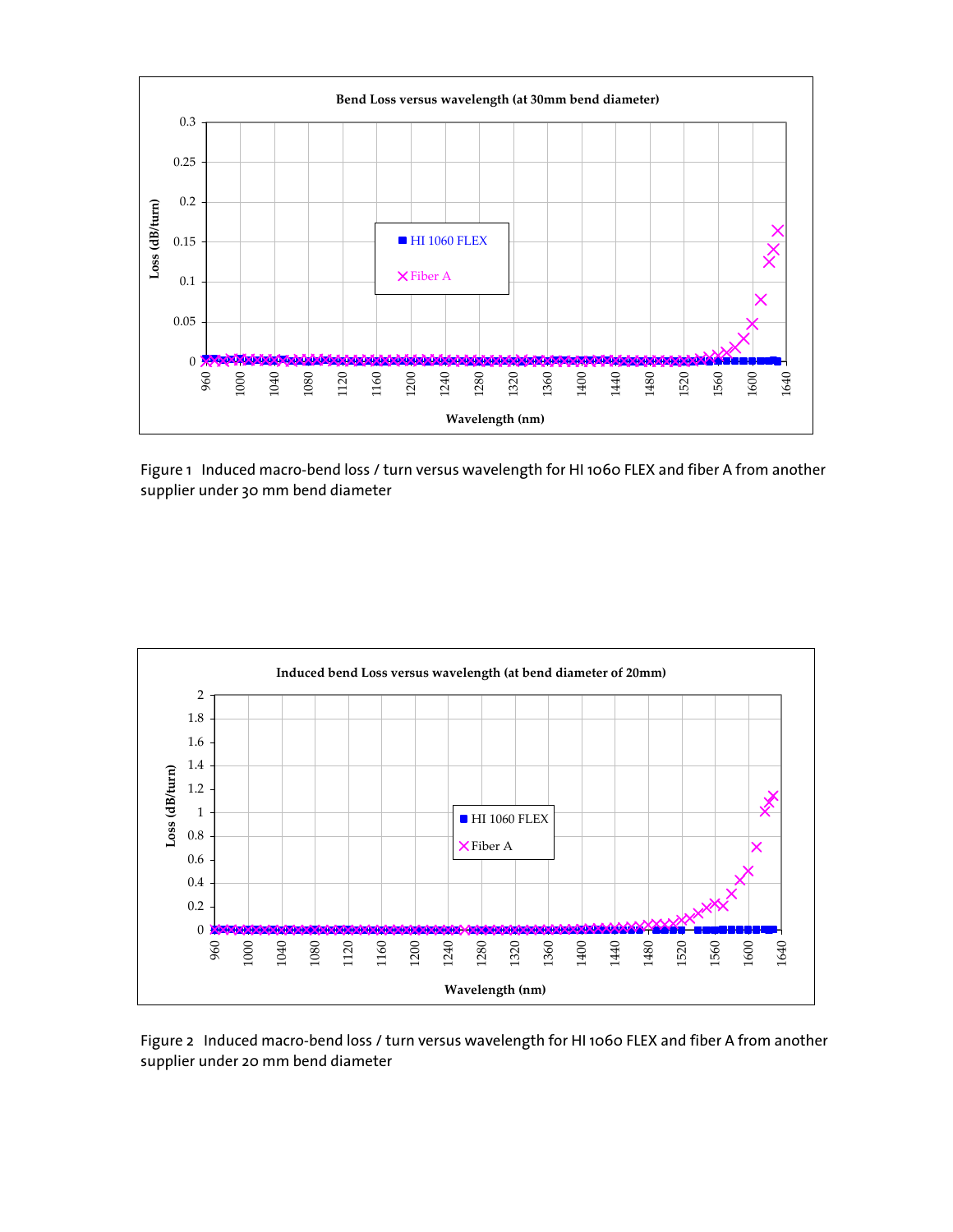

Figure 3 Induced macro-bend loss / turn versus wavelength for HI 1060 FLEX and fiber A from under 10 mm bend diameter

Compared to other fibers and at bend diameter of 20 mm and 10 mm, Corning HI 1060 FLEX exhibits lower bend loss of at least 2 dB/turn. At 1550 nm operating wavelength and 20 mm bend diameter, fiber A has about 0.19 dB/turn higher induced bend loss than HI 1060 FLEX and about 2.5 dB/turn higher at 10 mm bend diameter (Figure 4). The loss for 10mm bend diameter is saturated for fiber A data and should be worse. The saturation of data is due to the measurement setup bench.



Figure 4 Induced macro-bend loss / turn in HI 1060 FLEX and fiber A from another supplier at operating wavelength of 1550 nm versus bend diameter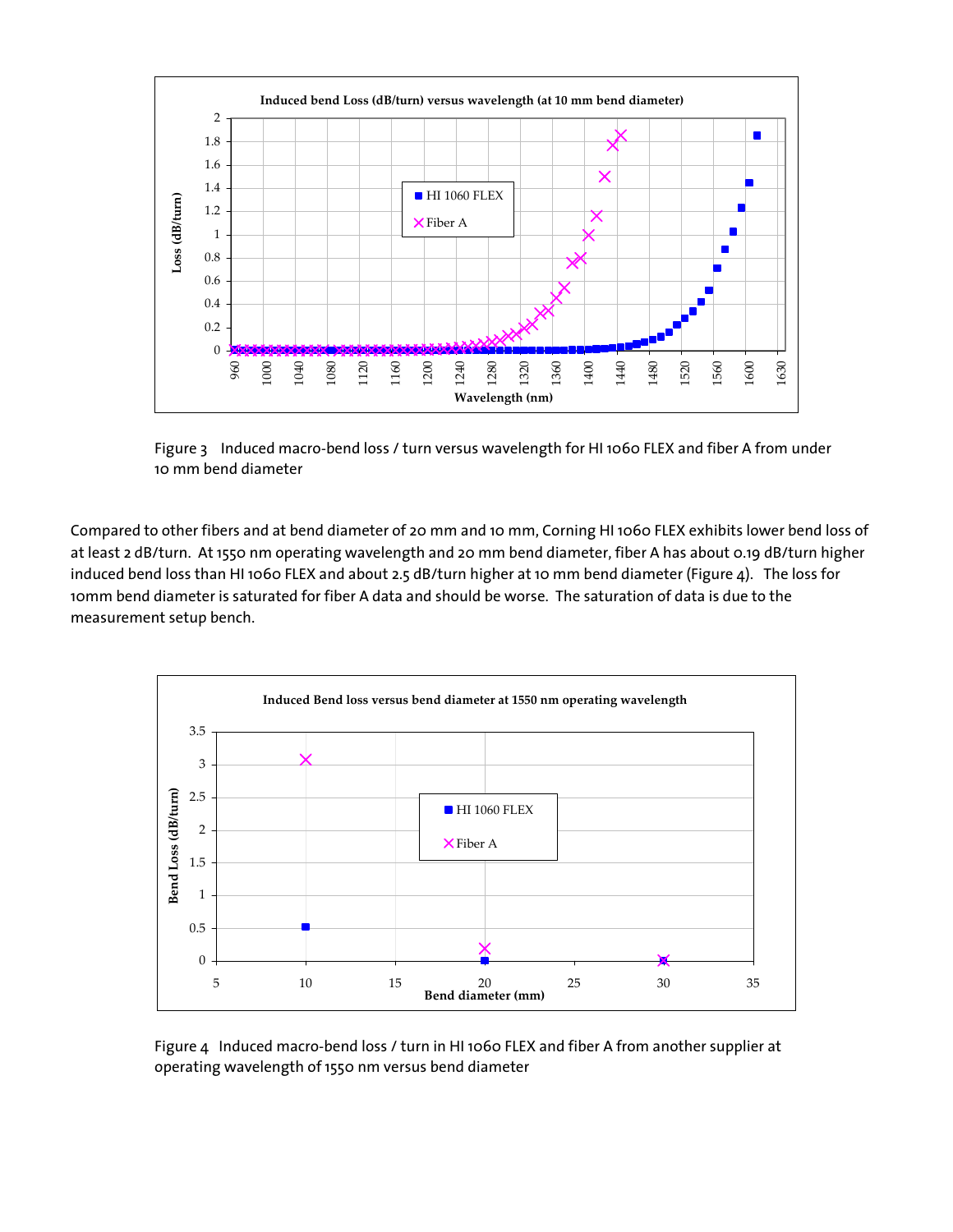During the past few decades, makers of photonics and fiber optic devices and modules have been focusing to optimize and reduce the loss from fusion splices. Now, the general trends and technology roadmap in telecommunications are directed toward increasing bandwidth, achieve higher speed (40 and 100 Gbps per each wavelength) and optical devices and modules are becoming miniaturized, highly integrated and energy efficient. Bend insensitive specialty fibers are the key to attain small size, highly integrated and energy efficient optical devices and modules. In small size devices and modules, the induced bend loss is significant higher (few orders of magnitude) compared to splice loss when bend non – tolerant fibers are deployed. Although there is no standard or ITU recommendations for minimum bend diameter of specialty fibers used in photonics and fiber optics devices and modules, the minimum bend diameter is moving from 30 mm to 20 mm and 10 mm.

Bend-tolerant HI 1060 FLEX fibers can enable small form factor and reduced size devices and modules with no effect on their long-term reliability [2, 3]. HI 1060 FLEX fiber products are proof tested under stress tension of 100 kpsi or 200 kpsi [4].

In a typical and simple design of an EDFA module (Figure 5) there are at least 6 pigtailed specialty fibers in the pump path and each has approximately 2 turns. At 20 mm bend diameter, the overall induced bend loss at 1550 nm in an EDFA module which uses components having HI 1060 FLEX pigtail fibers is 0.002 dB compared to about 2.28 dB with fiber A (Table 2). Also, the total loss, including splice losses, in an EDFA module is 0.722 dB when HI 1060 FLEX is utilized versus 2.604 dB for fiber A.



Figure 5 Schematic design of a typical EDFA module

| Loss Type/Origin  | Count     | HI 1060 FLEX    |                            | Fiber A        |                      |
|-------------------|-----------|-----------------|----------------------------|----------------|----------------------|
| Macro Bend Loss   | 12 turns  | o.ooo2 dB /turn | 0.0024 dB/turn (sub-total) | o.19 dB/turn   | 2.28 dB (sub-total)  |
| Splice Loss       | 6 splices | o.o7 dB/splice  | o.42 dB (sub-total)        | 0.04 dB/splice | 0.024 dB (sub-total) |
| Device Loss       | 3 devices | o.1 dB/device   | 0.3 dB (sub-total)         | o.1 dB/device  | 0.3 dB (sub-total)   |
| <b>Total Loss</b> |           |                 | 0.722 dB                   |                | $2.604$ dB           |

Table 2 Details of typical loss at 1550 nm operating wavelength in the pump path of an EDFA module having HI 1060 FLEX fiber and other (fiber A) which are coiled at 20 mm bend diameter

# Conclusions:

The use of Corning HI 1060 FLEX fiber lowers the induced bend loss, improves product consistency; increases manufacturing yields and eases the manufacturing and in particular the routing and management of fibers inside active and passive fiber optic devices and modules. At a bend diameter of 20 mm and in a typical EDFA module, Corning HI 1060 FLEX fiber presents an estimate of >2 dB overall lower induced bend loss compared to other fibers. In designs incorporating tighter bend diameters (≤ 20 mm), bend loss becomes the major loss component and design consideration versus losses due to splicing. A tighter bend diameter does not affect the long-term reliability of photonics and fiber optics devices and modules which use Corning HI 1060 FLEX fiber. Also, HI 1060 FLEX fibers enable lower costs, reduced